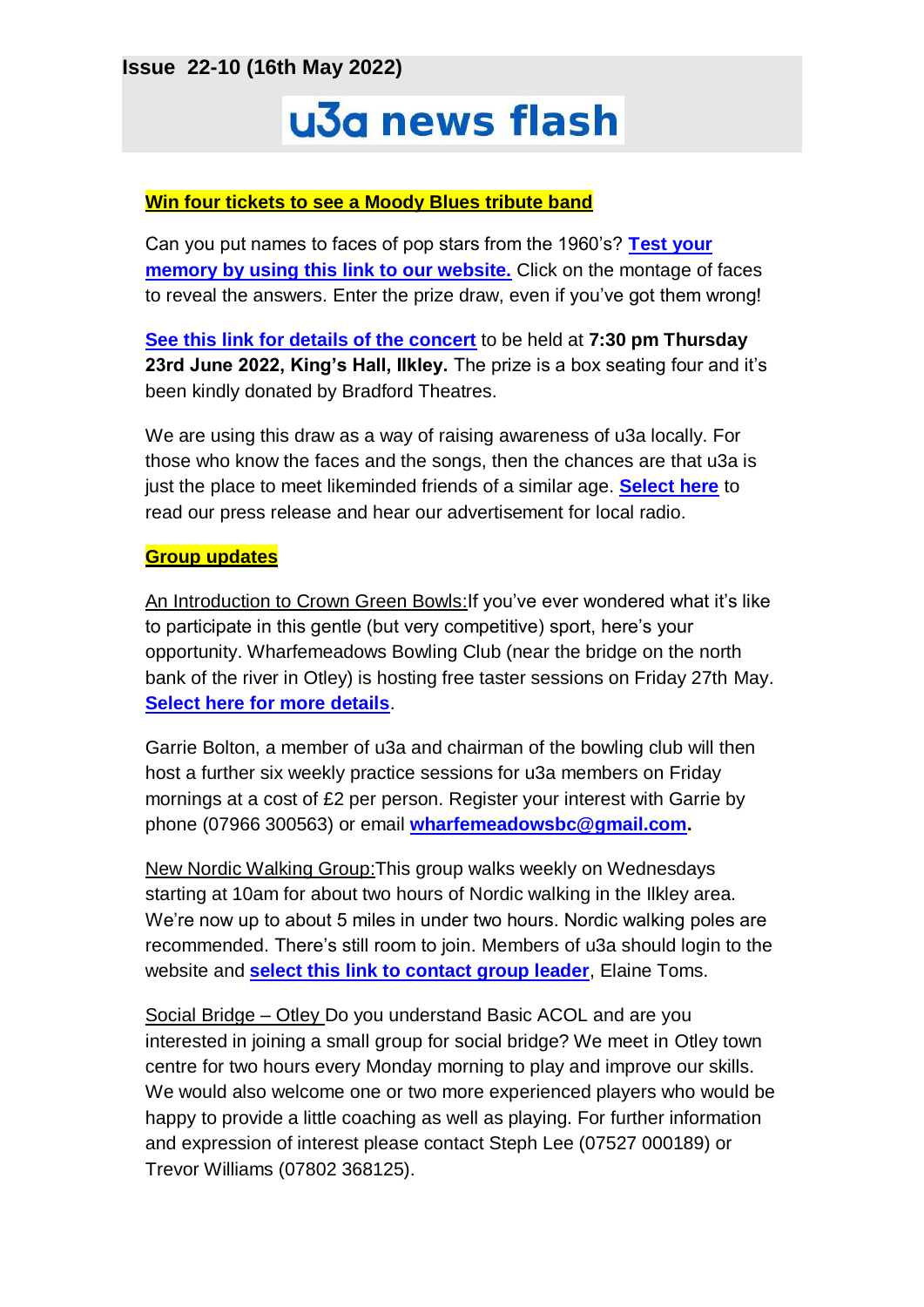Raquetball at the Ilkley Tennis club The group is resuming from 18th May. **[Select here for more information.](https://ilkleyu3a.org/Racketball-group)**

Non Fiction Book Group This group discusses non-fiction books of any genre from popular science to history and technology, but with exceptions: no weighty tomes or difficult to acquire items. The group meets at Bar T'at on the third Thursday of each month from 14:00 - 16:00 and welcomes new members. Members of u3a should login to the website and **[select this link](https://ilkleyu3a.org/Sys/PublicProfile/60492383/1288371)  [to contact group leader](https://ilkleyu3a.org/Sys/PublicProfile/60492383/1288371)**, Elaine Toms.

Boules Club Mike Fourie and Maurice McCloy recently handed over a specially constructed rake for the u3a boules court to Arthur Thompson, Boules Master. **[Select here](https://ilkleyu3a.org/Boules-Group-News)** to see a picture of the handover. To read all about the group and make contact with the group leader, **[select here](https://ilkleyu3a.org/Boules-group)**

## **Saturday Morning talk (21st May)**

Stuart Hyde has retired to Ilkley after spending 30 years in the police. **[Read](https://ilkleyu3a.org/event-4813773)  [more on this link.](https://ilkleyu3a.org/event-4813773)** It promises to be a fascinating morning.

### **The EYE for spring 2022 now published**

The latest print edition of our six-monthly magazine has been sent to those who requested a copy in the post and it's also available on the Clarke Foley notice board. **[Select here to see a copy on our website.](https://ilkleyu3a.org/EYE-2)** This is also the link to use to check your answers to the crossword.

Our thanks to Owen Wells who stands down as editor and welcome to u3a Trustee Alison Middleton as the new editor. She's already working towards the next publication deadline ahead of our November AGM - see next item.

### **Would you like to help produce the next EYE?**

Our new editor will shortly be having her first team meeting and would welcome additional support to write material, take really interesting photographs and use contacts within u3a to seek out and write up stories of general interest. If this sounds like you, please email Alison Middleton (**[editor@ilkleyu3a.org](mailto:editor@ilkleyu3a.org)**).

## **Advance notice of our summer programme including a 'summer cracker'**

**[Select here to read details of more than 20 events](https://ilkleyu3a.org/resources/Documents/PDF-Flip/index-summer-2022.html)** taking place during July and August as part of our summer programme. Bookings open towards the end of May. Our traditional Christmas cracker was cancelled due to COVID so the summer cracker will follow a familiar pattern of free refreshments and entertainment, but without Santa.